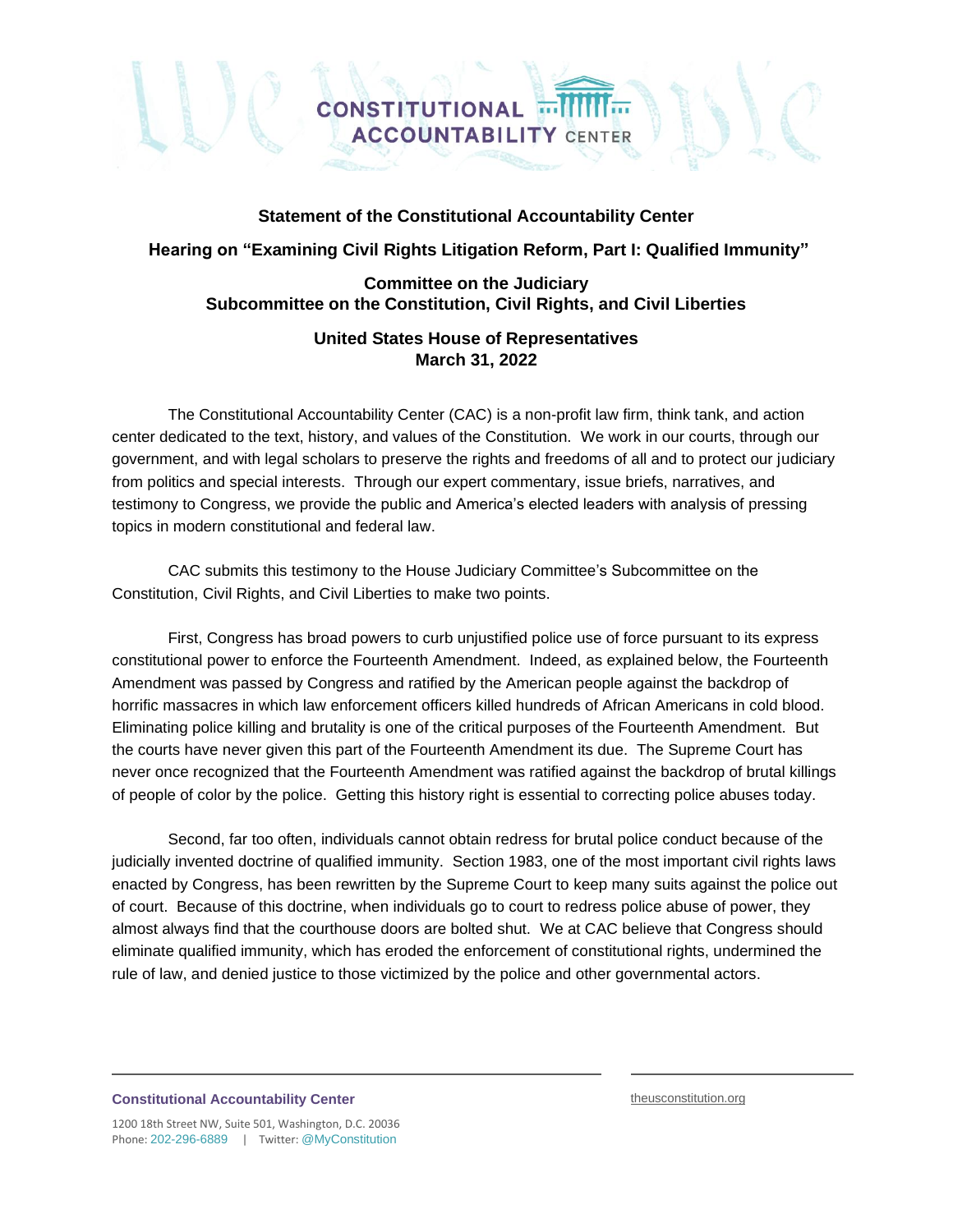## *I. Racial Police Violence and the Text and History of the Fourteenth Amendment*

The Fourteenth Amendment was the nation's response to abuses in the South in the wake of the end of chattel slavery. In the aftermath of the Civil War, the South sought to reimpose the racist oppression of chattel slavery—though the institution itself had been formally abolished by the Thirteenth Amendment—and to deny African Americans their newly won freedom. Police abuse lies at the historical core of what the Fourteenth Amendment sought to prohibit, as CAC has detailed in a recent paper. 1 Police aggressively enforced vagrancy laws contained in Black Codes, making mass arrests to keep African Americans in subordinate status.<sup>2</sup> Police broke into the homes of African Americans and sought to steal their guns and personal property.<sup>3</sup> Police beat and killed African American people, while turning a blind eye to crimes committed against them.<sup>4</sup> The Fourteenth Amendment's substantive quarantees of liberty and equality were a response to these abuses of official authority, designed to vindicate the demands of African Americans newly freed from bondage that "now that we are free we do not want to be hunted," we want to be "treated like human<sup>[]</sup> beings."<sup>5</sup>

Congress' Joint Committee on Reconstruction, which authored the Fourteenth Amendment, catalogued the conditions in the South that necessitated new constitutional guarantees to secure "the civil rights and privileges of all citizens in all parts of the republic." <sup>6</sup> The Joint Committee's report laid out, often in gruesome detail, how white police officers were engaged in a campaign of unending violence against African Americans. Even these horrific instances were just a fraction of the violence visited on those seeking to enjoy freedom for the first time in their lives. As historian Leon Litwack has written, "[h]ow many black men and women were beaten, flogged, mutilated, and murdered in the first years of emancipation will never be known."7

Witness after witness recounted gratuitous, violent seizures by police officers, who were a "terror to . . . all colored people or loyal men."<sup>8</sup> In North Carolina, the Joint Committee learned, the police "have taken negroes, tied them up by the thumbs, and whipped them unmercifully."<sup>9</sup> A federal officer, who worked for the Freedman's Bureau, which was charged with protecting the rights of the newly freed people in the South, recounted an incident in which "[a] sergeant of the local police . . . brutally wounded a freedmen when in his custody, and while the man's arms were tied, by striking him on the head with his

<sup>1</sup> David H. Gans, *"We Do Not Want to be Hunted": The Right to be Secure and Our Constitutional Story of Race and Policing,* 11 Colum. J. Race & L. 239 (2021).

<sup>2</sup> Eric Foner, *Reconstruction: America's Unfinished Revolution, 1863-1877*, at 199-202 (1988).

<sup>&</sup>lt;sup>3</sup> William McKee Evans, *Ballots and Fence Rails: Reconstruction on the Lower Cape Fear 71-72 (1967).* 

<sup>4</sup> Eric Foner, *The Second Founding: How the Civil War and Reconstruction Remade the Constitution* 79 (2019) (observing that "in the context of the violence sweeping the postwar South, the word 'protection,' in the Fourteenth Amendment conjured up not simply unequal laws but personal safety").

<sup>5</sup> Letter from Mississippi Freedpeople to the Governor of Mississippi (Dec. 3, 1865), *reprinted in Freedom: A Documentary History of Emancipation, 1861-1867*, *ser. 3: vol. 1 Land and Labor, 1865*, at 857 (Steven Hahn et. al. eds., 2017).

<sup>6</sup> *Rep. of the Joint Committee on Reconstruction*, 39th Cong., 1st Sess. xxi (1866).

<sup>7</sup> Leon F. Litwack, *Been in the Storm So Long: The Aftermath of Slavery* 276-77 (1979).

<sup>8</sup> *Rep. of the Joint Committee on Reconstruction*, pt. II, at 271.

<sup>9</sup> *Id.* at 185.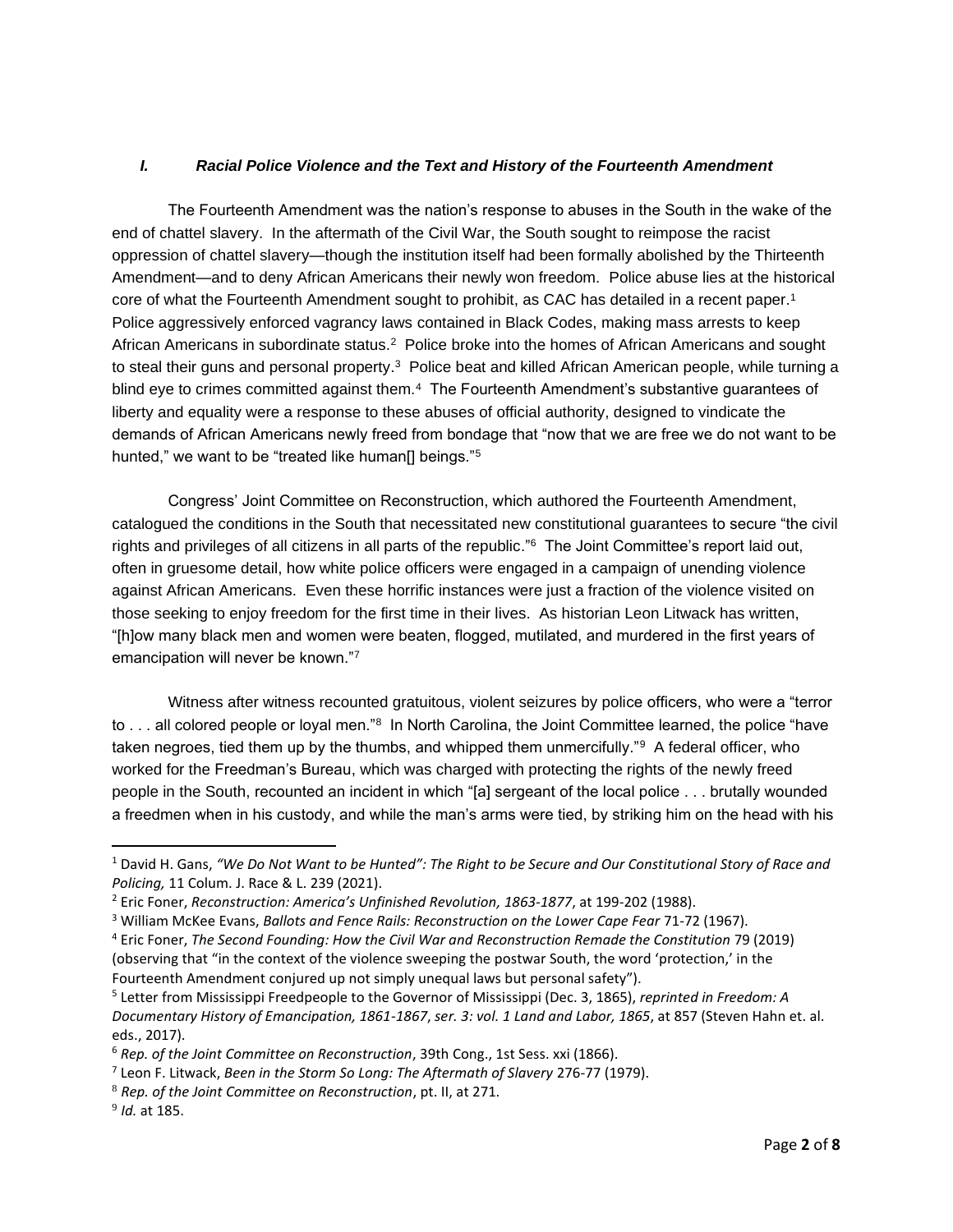gun, coming up behind his back; the freedman having committed no offense whatsoever."<sup>10</sup> This beating was so bad that "[t]his freedman lay in the hospital  $\ldots$  at the point of death, for several weeks." $^{11}$  The same sergeant, after a search of a freedman's house turned up no evidence of wrongdoing, "whipped him so that from his neck to his hips [to] his back was one mass of gashes."<sup>12</sup> Another witness told the Joint Committee about how a "policeman felled [a] woman senseless to the ground with his baton" and about another incident in which a "negro man was so beaten by . . . policemen that we had to take him to our hospital for treatment."<sup>13</sup> A Freedman's Bureau officer from New Orleans recounted, to rousing cheers, that "one of the police officers of the city, in front of the same block where my headquarters were, went up and down the street knocking in the head every negro man, woman, and child that he met, tumbling some of them in the gutter, and knocking others upon the sidewalks."<sup>14</sup>

Police brutality and murder flared up in the summer of 1866 as Congress completed its work on the Fourteenth Amendment and the American people considered whether to ratify the Amendment. These tragic events served as a reminder that state governments would not respect the fundamental rights of African Americans and that racial violence and discriminatory policing would continue unchecked without new constitutional protections. These bloody events convinced the American people that the Fourteenth Amendment was necessary to vindicate our bedrock constitutional promises of liberty and equality. The Fourteenth Amendment emerged out of these horrific incidents of murder and brutality.

In Memphis, Tennessee, on May 1, 1866, clashes between recently discharged Black Civil War soldiers and white police officers exploded in three days of racial violence. The result was a killing spree led by the Memphis police force to destroy African Americans and the community they had built. The conflict, as a subsequent congressional investigation concluded, "was seized upon as a pretext for an organized and bloody massacre of the colored people of Memphis" and was "led on by sworn officers of the law."<sup>15</sup> The congressional investigation highlighted the gruesome attacks perpetrated by the Memphis police, an all-white police force that had long abused African Americans in the city.<sup>16</sup> As the House report explained, "[t]he fact that the chosen guardians of the public peace . . . were found the foremost in the work of murder and pillage, gives a character of infamy to the whole proceeding which is almost without parallel in all the annals of history."<sup>17</sup> It detailed one unspeakable act after another: "policemen firing and shooting every Negro they met," "policemen shooting" at Black people and "beating [them] with their pistols and clubs," high-ranking police officers exhorting the mob that African Americans "ought to be all

- <sup>11</sup> *Id.*
- <sup>12</sup> *Id.*

<sup>10</sup> *Id.* at 209.

<sup>13</sup> *Id.* at 271*.*

<sup>14</sup> *Id.*, pt. IV, at 80.

<sup>15</sup> *Memphis Riots and Massacres*, H.R. Rep. NO. 39-101, at 5 (1866).

<sup>&</sup>lt;sup>16</sup> *Id.* at 6 ("[W]henever a colored man was arrested for any cause, even the most frivolous, and sometimes with cause by the police, the arrest was made in a harsh and brutal manner, it being usual to knock down and beat the arrested party."); *id.* at 30 (describing a case in which "a negro was most brutally and inhumanely murdered publicly in the streets by a policeman"); *id.* at 156 (testimony that "[w]hen the police arrested a colored man they generally were brutal towards him. I have seen one or two arrested for the slightest offence, and instead of taking the man quietly to the lock-up, as officers should, I have seen them beat him senseless and throw him into a cart.").

<sup>17</sup> *Id.* at 34.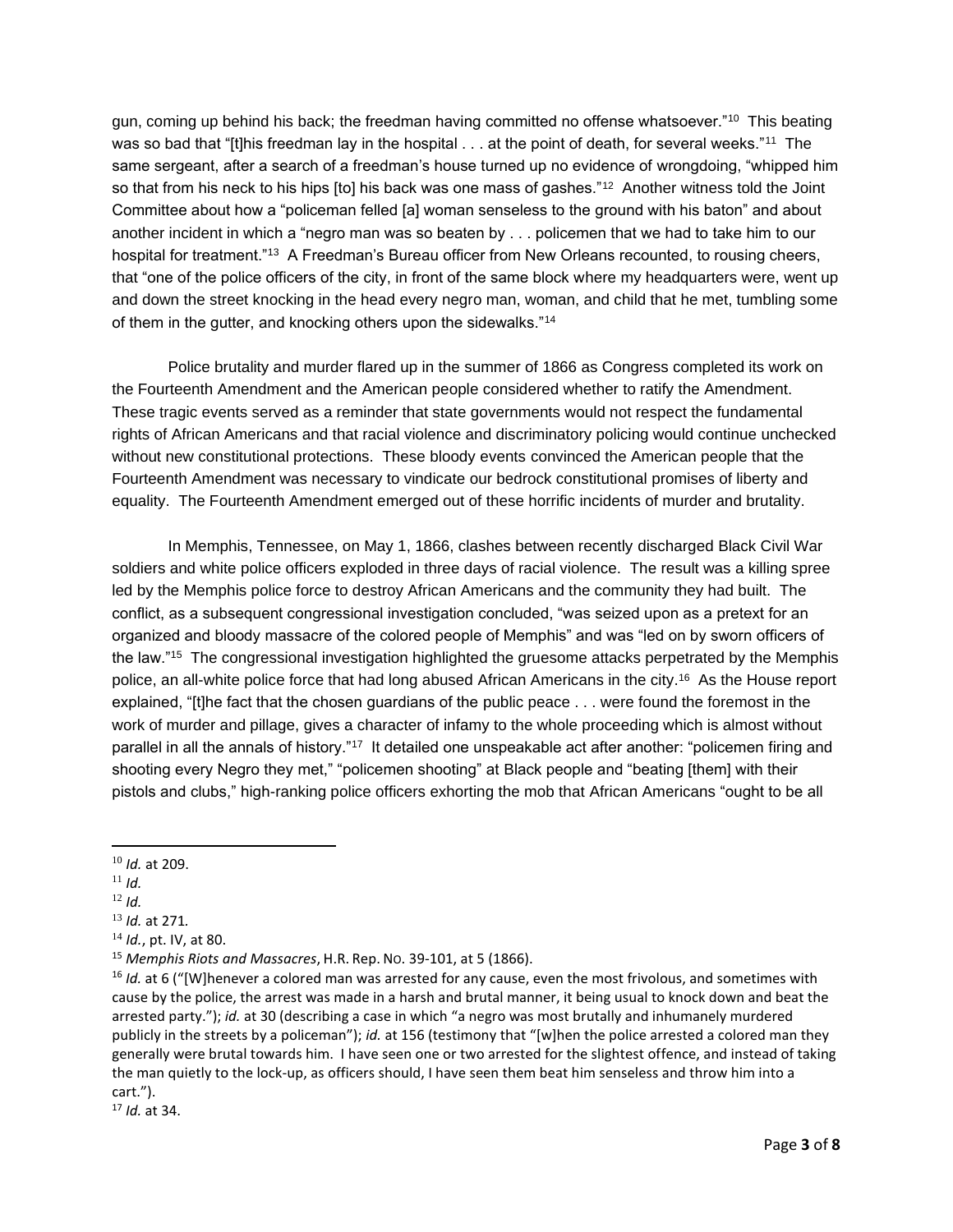killed," and policemen "firing into a hospital."<sup>18</sup> Under pretext of effectuating arrests or searching for weapons, police officers brutally raped African American women.<sup>19</sup> The police ransacked houses, broke open doors and trunks, robbed people of hard-earned money, and burnt down schoolhouses and churches.<sup>20</sup> In all these ways "the Memphis massacre had the sanction of official authority; and it is no wonder that the mob, finding itself led by officers of the law, butchered miserably and without resistance every negro it could find."<sup>21</sup>

Twelve weeks later, in New Orleans, local police led another massacre of African Americans, this one growing out of an attempt to reconvene the Louisiana constitutional convention of 1864 in order to guarantee voting rights to Black Louisianans and establish a new state government. On July 30, 1866, a small cadre of delegates gathered at the Mechanics Institute, joined by a group of African American supporters. Under the pretext of quashing what they viewed as an illegal assembly, the police, joined by a white mob, mercilessly murdered innocent Americans. It was, as Major General Phillip H. Sheridan wrote, "an absolute massacre by the police," in which Black people were brutally gunned down, even as they attempted to surrender.<sup>22</sup> By the time federal troops arrived, more than one hundred and fifty African Americans and twenty of their white allies had been killed or wounded.

A congressional committee once again investigated and issued a comprehensive report detailing how, on the morning of the convention, "the combined police headed by officers and firemen, . . . rushed with one will from the different part of the city towards the Institute, and the work of butchery commenced."<sup>23</sup> Police officers, who had been armed that morning, were instructed to shoot to kill,<sup>24</sup> and "the slaughter was permitted until the end was gained." $^{25}$  As the report laid out in sickening detail, "[f]or several hours, the police and mob, in mutual and bloody emulation, continued the butchery in the hall and on the street, until nearly two hundred people were killed and wounded."<sup>26</sup> "[M]en who were in the hall, terrified by the merciless attacks of the armed police, sought safety by jumping from the windows, . . . , and as they jumped were shot by police or citizens. Some, disfigured by wounds, fought their way down to the street, to be shot or beaten to death on the pavement. Colored persons, at distant points in the city, peaceably pursuing their lawful business, were attacked by the police, shot and cruelly beaten." $^{27}$ The scale of the cruelty and terror inflicted is hard to fathom. "[M]en were shot while waving handkerchiefs in token of surrender and submission; white men and black, with arms uplifted praying for life, were answered by shot and blow from knife and club."<sup>28</sup> Without new protections, the report

<sup>21</sup> *Id.* at 34.

<sup>18</sup> *Id.* at 8, 9, 10.

<sup>19</sup> *Id.* at 13-15.

<sup>20</sup> *Id.* at 10, 25.

<sup>22</sup> *New Orleans Riots*, H.R. Exec. Doc. 39-68, at 11 (1867).

<sup>23</sup> *New Orleans Riots*, H.R. Rep. No. 39-16, at 17 (1867).

<sup>&</sup>lt;sup>24</sup> *Id.* at 143 ("[W]e were ordered to march double-quick, and everybody commenced firing at the Institute, and at the negroes in the street, no matter whether they were innocent or not; and when a negro ran, they followed him till they killed him.").

<sup>25</sup> *Id.* at 17.

<sup>26</sup> *Id.* at 11.

<sup>27</sup> *Id.* at 10.

<sup>28</sup> *Id.*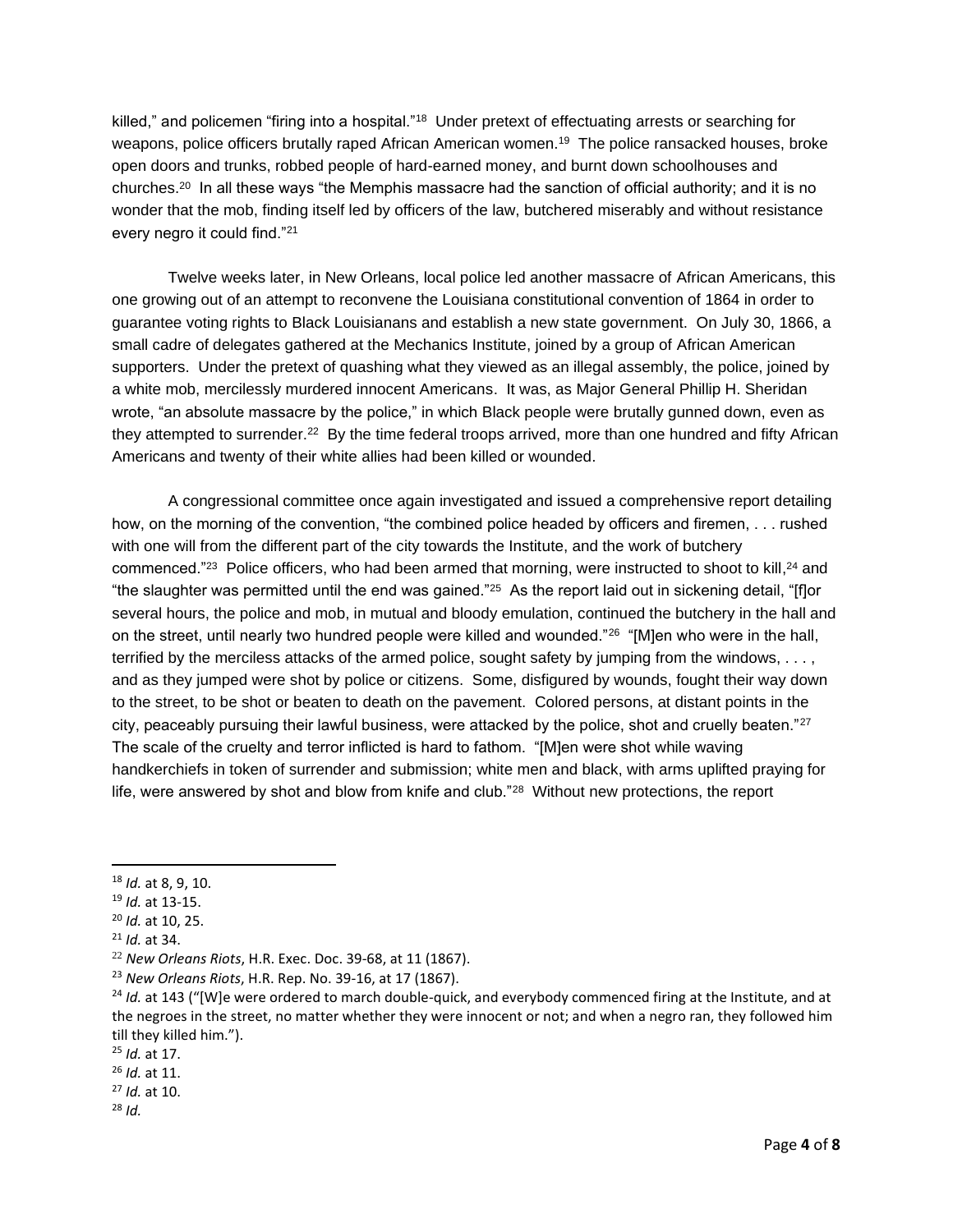concluded, "the whole body of colored people" would continue to be "hunted like wild beasts, and slaughtered without mercy and with entire impunity from punishment."<sup>29</sup>

The American people ratified the Fourteenth Amendment against the backdrop of these horrific instances of police beatings and murder, recognizing that new constitutional protections were necessary to ensure the right to life, basic dignity, and personal security for all, regardless of race. As this history shows, ending unjustified racial police violence lies at the core of the Fourteenth Amendment. The Fourteenth Amendment's guarantees of liberty and equality require eliminating the unjustified police violence that has long been visited disproportionately on communities of color. Congress can and should use its enforcement powers to enact reforms to ensure that governmental actors, including the police, are held accountable when they violate our most basic rights.

# II. *The Qualified Immunity Doctrine Invented by the Supreme Court Closes the Courthouse Door to Victims of Police Violence*

Under 42 U.S.C. § 1983, a person whose constitutional rights were violated by state or local officials can sue those officials in federal court for damages. Congress enacted this law nearly a century and a half ago—a mere three years after ratifying the Fourteenth Amendment—to deter constitutional violations by imposing financial liability on the offenders. Yet the modern Supreme Court has made it nearly impossible for many victims to seek redress under Section 1983.<sup>30</sup> The qualified immunity doctrine now enables officials to have such suits dismissed at the outset, as long as their conduct did not violate "clearly established statutory or constitutional rights."<sup>31</sup> In practice, this has come to mean that injured plaintiffs cannot proceed with their suits unless they can point to a prior decision establishing that precisely the same conduct violates the law.<sup>32</sup> Worse still, when a court determines that the illegality of an official's conduct is not "clearly established," the court can dismiss the suit without determining whether that conduct actually violated the law. $33$  This means that the next time an official harms someone through the same conduct, there will still be no clearly established law for the victim to rely on—and it will still be impossible to hold anyone liable for violating the Constitution. As a result, the law remains frozen in place and justice is denied to victims of police abuse of power.

Qualified immunity lets police officers commit flagrant constitutional violations with impunity. In one recent case, *Jessop v. City of Fresno*, <sup>34</sup> individuals sued police officers in Fresno, California, alleging that the police had stolen their property in the course of executing a search warrant. The federal court of appeals refused to permit the case to go forward, reasoning that there was no case that told the officers that stealing property violated the Constitution. The Supreme Court refused to review the decision. There are a number of rulings awaiting Supreme Court review with similarly egregious fact patterns, but

<sup>29</sup> *Id.* at 35.

<sup>30</sup> David H. Gans, *Repairing Our System of Constitutional Accountability: Reflections on the 150th Anniversary of Section 1983*, 2022 Cardozo L. Rev. de novo 90.

<sup>31</sup> *See Harlow v. Fitzgerald*, 457 U.S. 800, 818 (1982); *Mullenix v. Luna*, 577 U.S. 7, 11 (2015); *District of Columbia v. Wesby*, 138 S. Ct. 577, 589-90 (2018).

<sup>32</sup> *Ashcroft v. Al-Kidd*, 563 U.S. 731, 741 (2011) (stating that qualified immunity permits liability only when "existing precedent" is so clear that the "constitutional question" is "beyond debate").

<sup>33</sup> *Pearson v. Callahan*, 555 U.S. 223 (2009).

<sup>34</sup> *Jessop v. City of Fresno*, 936 F.3d 937 (9th Cir. 2019), *cert. denied*, 2020 WL 2515813 (U.S. May 18, 2020).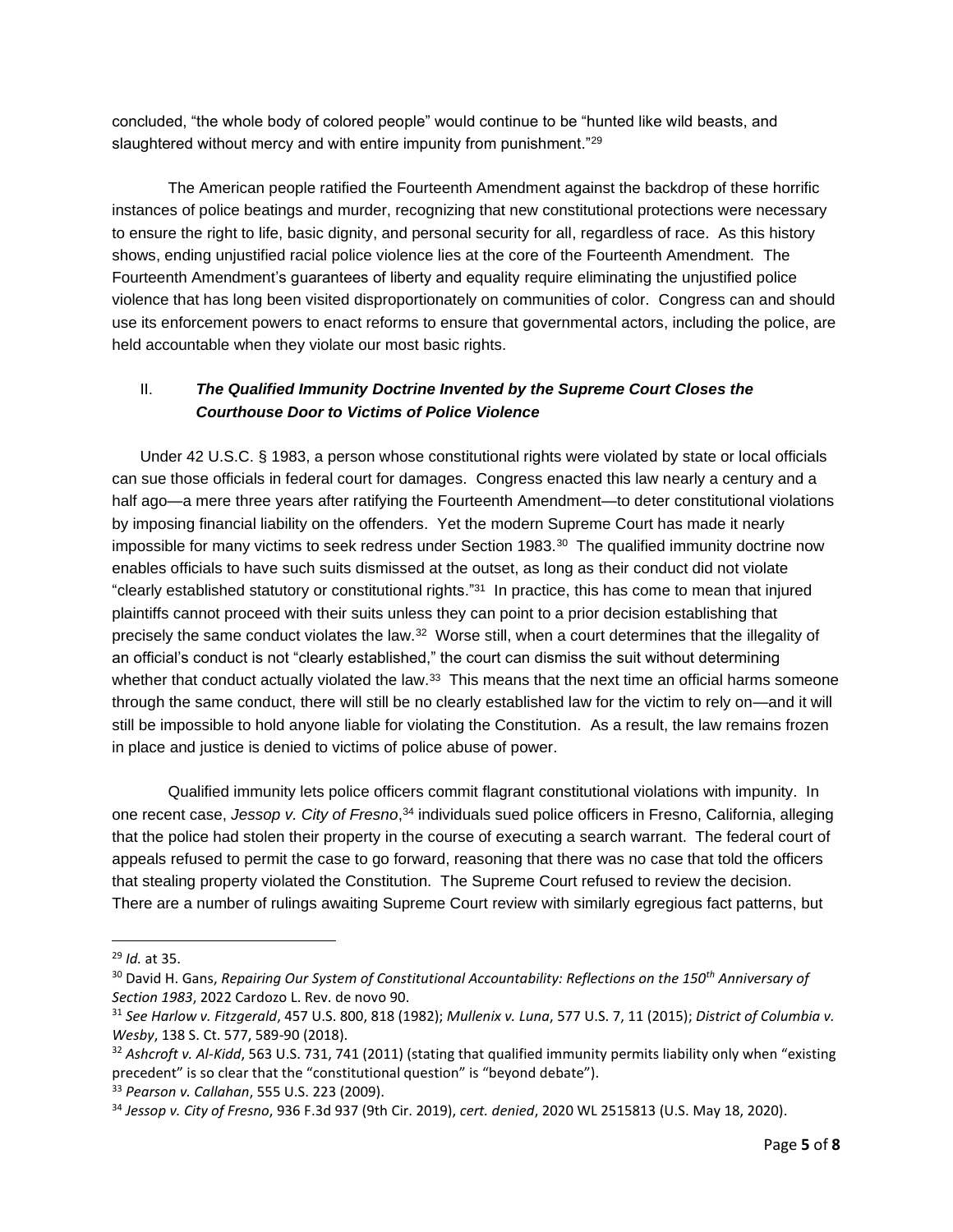the Supreme Court so far has been unwilling to grant review in a case and reconsider its qualified immunity doctrine. And the vast majority of qualified immunity rulings from the Roberts Court end the same way: the police are immune and cannot be sued. Indeed, during the Supreme Court's current term, the Justices used the Court's "shadow docket" to expand significantly the reach of qualified immunity and to suggest that police officers cannot be sued for using excessive force unless there is a prior Supreme Court precedent with nearly identical facts.<sup>35</sup> The Court is far too often unwilling to permit the police to be held liable, even for brutal conduct.

Qualified immunity allows many types of flagrant conduct by governmental actors to go unchecked, but its effects are especially pernicious when it comes to unjustified shootings and other abuses committed by police officers, as a report by Reuters demonstrated.<sup>36</sup> These types of incidents involve a myriad of factual variations, making it extremely difficult for victims to identify a previous case involving the exact same scenario. The result is a nearly impenetrable barrier to recovery for people who are harmed without justification during police encounters. And because states and localities rarely have to shell out money in damages for the actions of their law enforcement officers, they have little financial incentive to institute the kinds of trainings and policies that might prevent unnecessary shootings and other incidents of excessive force. As dissenting opinions by Justice Sonia Sotomayor have argued, qualified immunity has become "an absolute shield for law enforcement officers,"<sup>37</sup> and it has sanctioned "a 'shoot first, think later' approach to policing."<sup>38</sup> This result has no basis in Section 1983. Rather, as Justice Clarence Thomas has observed, the Court "substitute[d] . . . [its] own policy preferences" and disregarded the "mandates of Congress" reflected in Section 1983.<sup>39</sup>

Congress enacted Section 1983 several years after the Fourteenth Amendment's ratification, finding that southern states continued to "permit the rights of citizens to be systematically trampled upon."<sup>40</sup> Recognizing that a means of enforcing the constitutional rights guaranteed by the Fourteenth Amendment was needed, Congress passed "An Act to Enforce the Provisions of the Fourteenth Amendment to the Constitution of the United States, and for Other Purposes,"41 the first section of which is codified as 42 U.S.C. § 1983. To safeguard fundamental liberties, lawmakers concluded that the nation needed to "throw[] open the doors of the United States courts to those whose rights under the Constitution are denied or impaired."<sup>42</sup> Against the backdrop of systemic discrimination in the criminal

<sup>35</sup> *Rivas-Villegas v. Cortesluna*, 142 S. Ct. 4, 8 (2021) (per curiam) (summarily reversing the denial of qualified immunity because "[n]either Cortesluna nor the Court of Appeals identified any Supreme Court case that addresses facts like the ones at issue here"); *City of Tahlequah v. Bond*, 142 S. Ct. 9, 12 (2021) (per curiam) (summarily reversing denial of qualified immunity where "[n]either the panel majority nor the respondent has identified a single precedent finding a Fourth Amendment violation under similar circumstances").

<sup>36</sup> Andrew Chung et al., *For Cops Who Kill Special Supreme Court Protection*, Reuters (May 8, 2020),

https://www.reuters.com/investigates/special-report/usa-police-immunity-scotus/.

<sup>37</sup> *Kisela v. Hughes*, 138 S. Ct. 1148, 1162 (2018) (Sotomayor, J., dissenting).

<sup>38</sup> *Mullenix*, 577 U.S. at 26 (Sotomayor, J., dissenting).

<sup>39</sup> *Ziglar v. Abassi*, 137 S. Ct. 1843, 1872 (2017) (Thomas, J., concurring); *Baxter v. Bracey*, 140 S. Ct. 1862, 1864 (2020) (Thomas, J, dissenting from the denial of certiorari).

<sup>40</sup> Cong. Globe, 42d Cong., 1st Sess. 375 (1871).

<sup>41</sup> 17 Stat. 13 (1871).

<sup>42</sup> Cong. Globe, 42d Cong., 1st Sess. 376 (1871).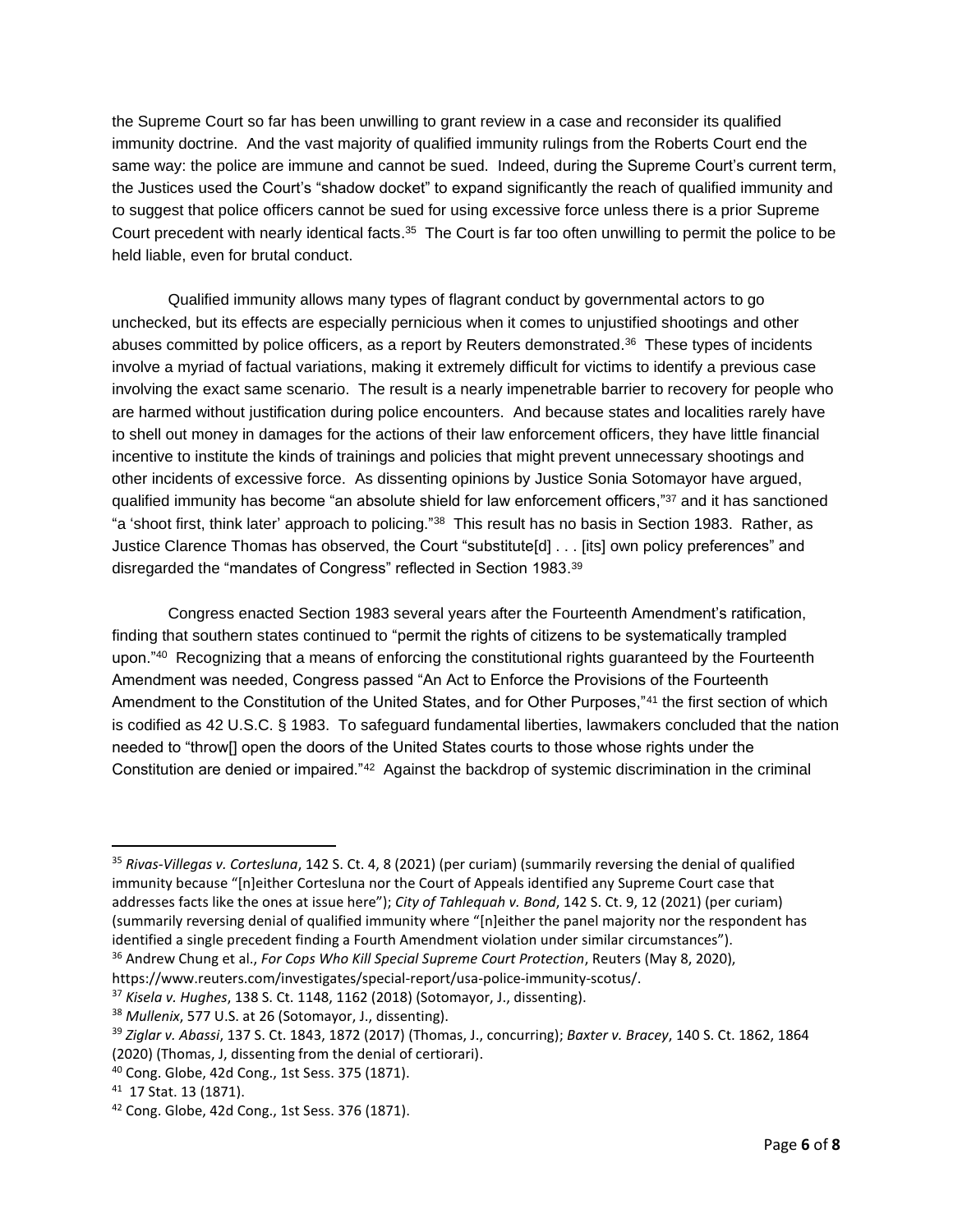justice system,<sup>43</sup> Congress provided that an "injured party should have an original action in our federal courts, so that by injunction or by the recovery of damages, he could have relief against the party who under color of law is guilty of infringing his rights."<sup>44</sup> This would "carry into execution the guarantees of the Constitution in favor of personal security and personal rights."<sup>45</sup> Section 1983 reflected the idea fundamental to the rule of law—that "judicial tribunals of the country are the places to which the citizen resorts for protection of his person and his property in every case in a free Government."<sup>46</sup>

The qualified immunity doctrine invented by the Supreme Court does not serve this purpose and has no basis in law. The text of Section 1983 does not provide any immunity from suit. This was a conscious choice. The members of the 42nd Congress insisted that "whoever interferes with the rights and immunities granted to the citizen by the Constitution of the United States, though it may be done under State law or State regulation, shall not be exempt from responsibility to the party injured when he brings suit for redress either at law or in equity."<sup>47</sup> Indeed, Section 1983 was modeled on Section 2 of the Civil Rights Act of 1866, which created a federal criminal remedy that could not be overcome by a claim of immunity. In debates preceding the enactment of the Civil Rights Act of 1866, legislators repeatedly rejected the notion that persons acting under color of law should be entitled to immunity because of their status as officers of the government. This, Senator Lyman Trumbull urged, was "akin to the maxim of the English law that the King can do no wrong."<sup>48</sup> Senator Trumbull argued that such a claim of immunity improperly "places officials above the law."<sup>49</sup> Section 1983 incorporated this identical remedial framework.

Congress wrote Section 1983 to enforce the Fourteenth Amendment by holding state officials accountable for the violation of constitutional rights, not to give them a free pass. It sought to remedy constitutional wrongs, not immunize officers bent on denying African Americans the promise of freedom and equal citizenship. But the sweeping grant of immunity created by the Supreme Court guts the congressional objective to make the Fourteenth Amendment's guarantees that safeguard the individual from oppression at the hands of state authorities a reality. Further, the clearly established law requirement ignores the context in which the statute was passed. In 1871, the Fourteenth Amendment was only a few years old and the Supreme Court had not yet interpreted its sweeping guarantees. The idea that victims of abuse of power would be required to show that those acting under color of law violated clearly established legal precedents would have strangled the statute at birth.

The Supreme Court established the defense of qualified immunity based on the idea that the Congress that enacted Section 1983 gave "no clear indication" that it "meant to abolish wholesale all common-law immunities."<sup>50</sup> But the contours of qualified immunity have nothing to do with the common

<sup>43</sup> Donald H. Zeigler, *A Reassessment of the* Younger *Doctrine in Light of the Legislative History of Reconstruction*, 1983 Duke L.J. 987, 1013 (1983) (discussing the Reconstruction Congress's "repeated familiar complaints concerning the widespread, systemic breakdown in the administration of southern justice").

<sup>44</sup> Cong. Globe, 42d Cong., 1st Sess. 501 (1871).

<sup>45</sup> *Id.* at 374.

<sup>46</sup> *Id.* at 578.

<sup>47</sup> *Id.* at app. 310.

<sup>48</sup> Cong. Globe, 39th Cong., 1st Sess. 1758 (1866).

<sup>49</sup> *Id*.

<sup>50</sup> *Pierson v. Ray*, 386 U.S. 547, 554 (1967).